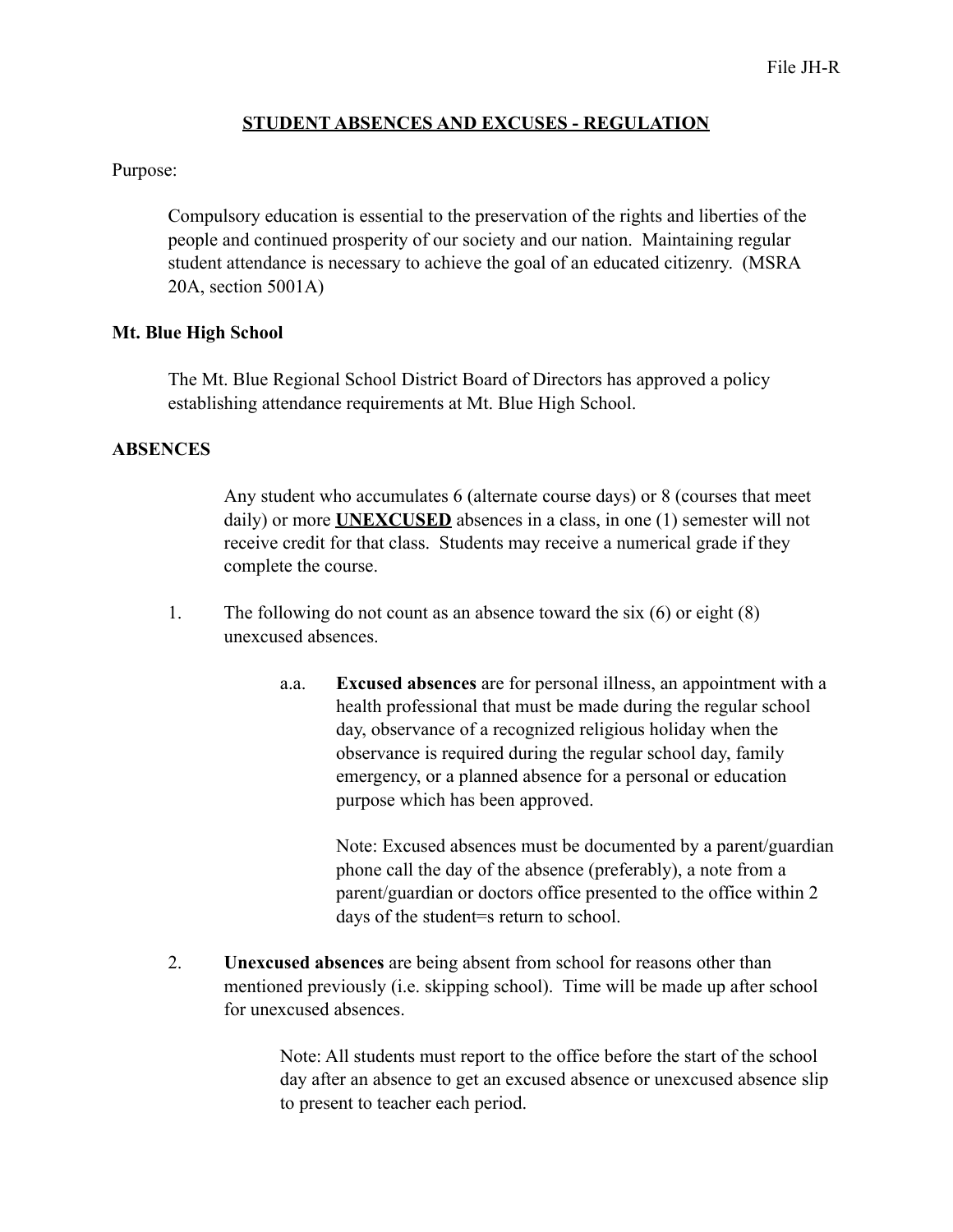# **TARDIES**

- 1. Students will be given two warnings for being tardy to class or school. On the third and every one thereafter, a detention will be assigned.
- 2. Students are considered absent if they miss more than 15 minutes of the class without appropriate documentation.

## **MAKE UP WORK**

- 1. Students who have an unexcused absence **WILL NOT** be allowed to make up any work or exam assigned on the day in question.
- 2. Students who have excused absences will be given the same number of days to make up work as were missed.

## **APPEALS PROCESS**

Students may request to meet with the Appeals Committee to discuss extenuating circumstances by submitting a letter to the Appeals Committee through the assistant principal who chairs the committee.

### **NOTIFICATION PROCEDURE**

Parents and students will be notified of attendance problems at the following intervals:

- 1. 3 or 4 unexcused absences letter sent
- 2. 6 or 8 unexcused absences notification of loss of credit

Early Dismissals

Early dismissals will be allowed for a professional appointment provided evidence (such as an appointment card) is presented prior to leaving. In case of illness, parents or an approved adult must be notified by office personnel before students will be allowed to leave.

Tardy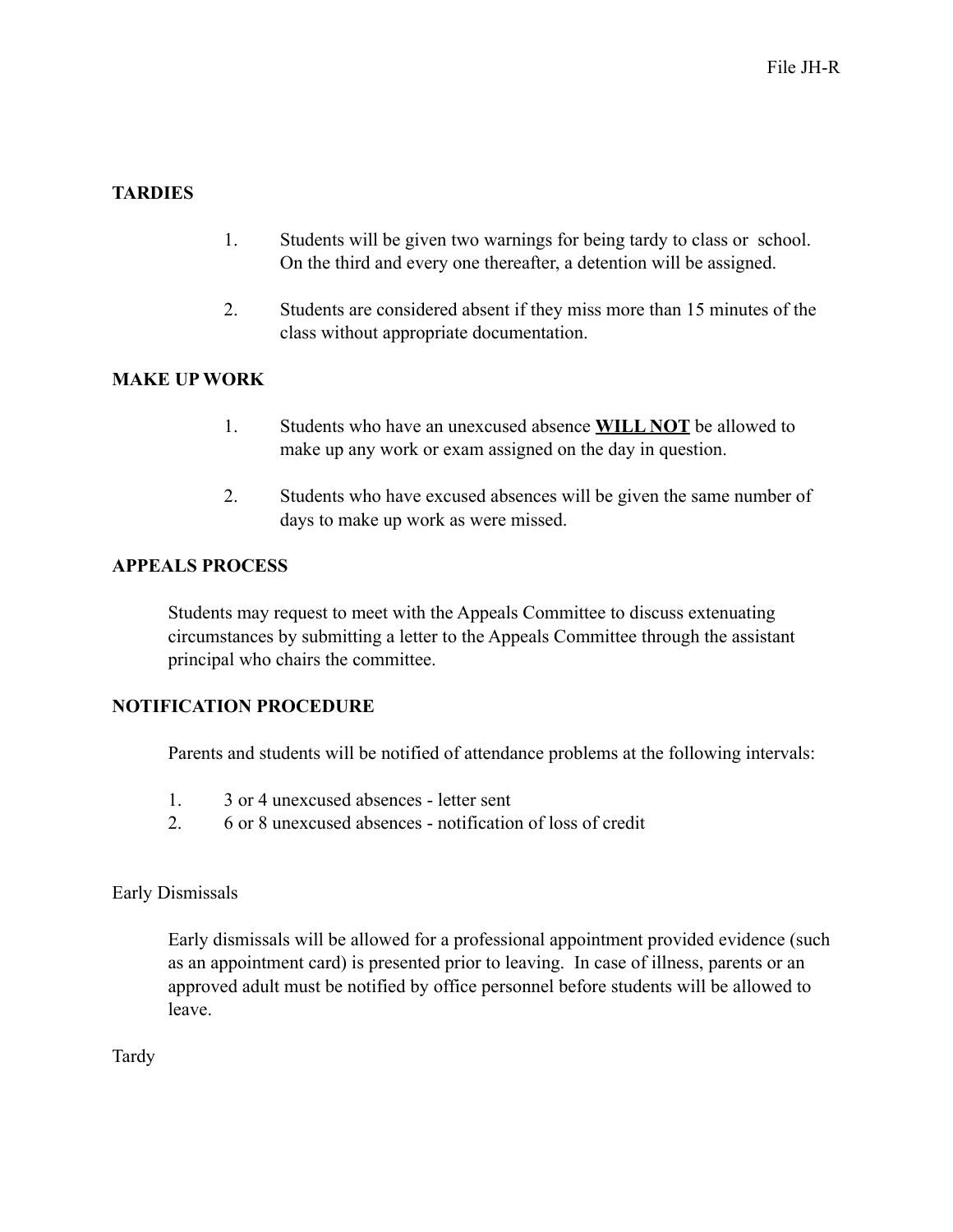Tardiness is defined as an unexcused arrival of a student later than the scheduled time that class begins. When a student is late for school, he/she is to report directly to the main office to sign in.

### Green Slips

Parents may request permission for excused absences in advance by submitting the request in writing to the high school office. Any request must be approved by the administration. Students may obtain green slips in the main office and submit completed forms two weeks in advance.

#### Truancy

Any student is determined to be a habitual truant if he or she is absent from school, for other than excusable absences, the equivalent of ten full days or for one-half of a day for seven (7) consecutive school days within any six (6) month period. (MESA Title 20-A, Sec. 5050)

#### EXCHANGE TRIPS

Mt. Blue Regional School District is especially proud of the various opportunities it affords students to participate in educational exchanges with partner schools in foreign countries. The Foreign Language Department currently sponsors three (3) group exchanges for qualified students enrolled in French, German and Spanish courses. In addition, Mt. Blue High School has recently established an exchange with the Soviet Union. It is undeniable that students experience tremendous personal and academic growth resulting from participation in such exchanges. However, students who are selected for such exchanges must be fully aware of their responsibility for making up school work missed as a result of absences from regular classes. Students involved in the group exchange program will be expected to sign a contract.

### Field Trips

For any trip that is class period blocks or longer, students must complete and turn in a green slip two weeks in advance in order to attend. If a student is failing any course that would be missed by attending the field trip, he/she will not be allowed the field trip and will be assigned a study hall in place of the class on the field trip.

#### Early Release for Athletics/Co-Curricular

A student leaving school early for any event must demonstrate that he/she is passing classes affected by the dismissal in order to go. Coaches or advisors will make a form available.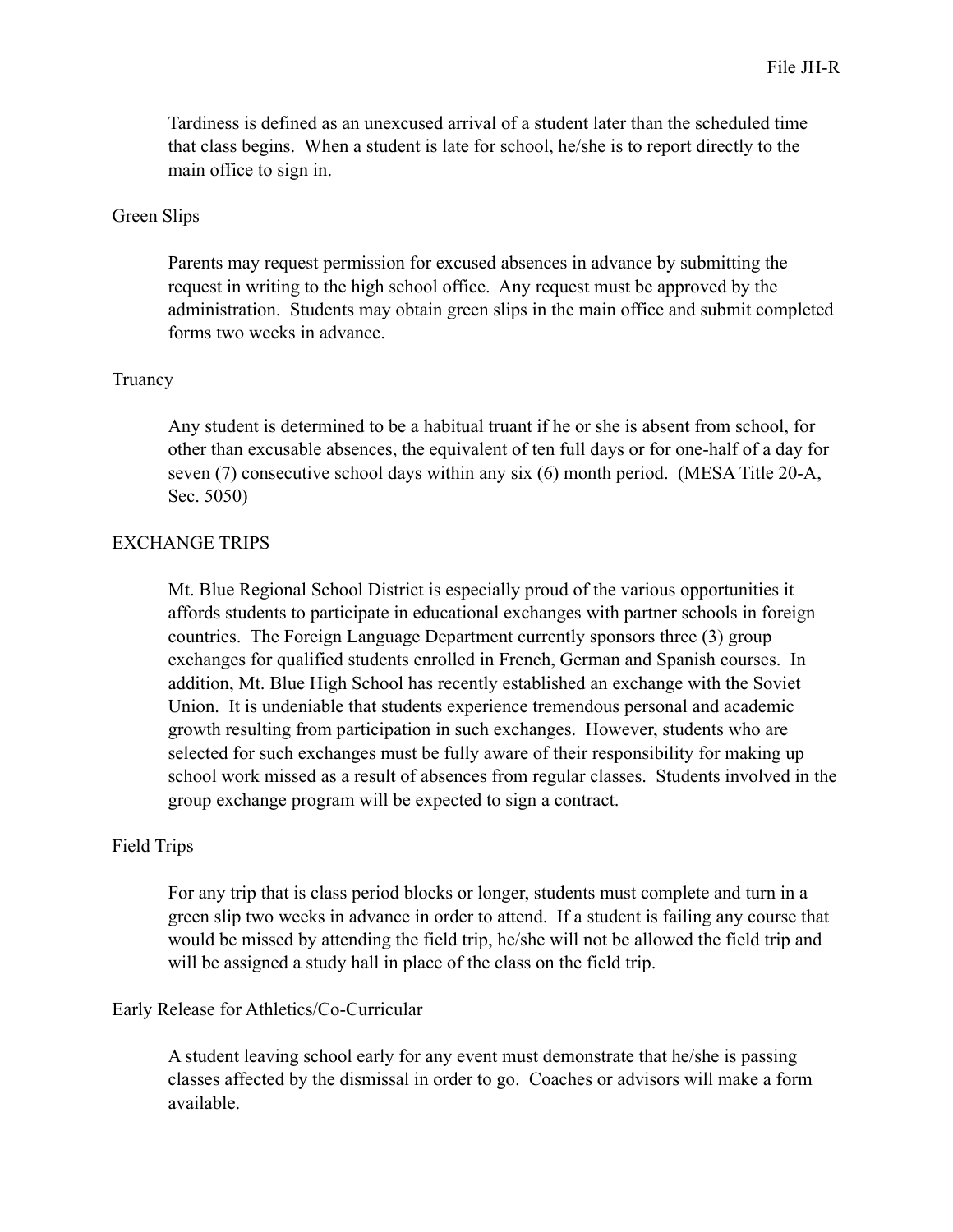# **Legal Reference: Title 20 A MESA Sec. 5001-A**

### **Mt. Blue Middle School**

Students are expected to attend classes regularly and to be on time in order to benefit from the instructional program and develop habits of punctuality, self-discipline and responsibility.

Absences as described in this policy are to used for the following reasons:

- A. Personal illness;
- B. Professional appointments that cannot be made outside of the school day;
- C. Serious personal or family problems; and/or,
- D. Recognized religious holidays.

Parents or guardians should make every effort to call and provide a valid excuse when their child is absent. A written excuse must also be provided. An Absence will be considered unexcused until a valid excuse is received, and a detention could be issued for not bringing a note. Students are to report directly to the office following an absence.

**PLANNED ABSENCES** - Planned absences of five (5) days or less for other reasons will be excused with the approval of the principal. Planned absences for more than five (5) days must be approved by the Superintendent. Absences that are approved by the parent but not by the school will be classified as unexcused. All other absences will be excused at the discretion of the principal or his assistant.

Students seeking permission for planned absence are to fill out the Planned Absence Form, have parents and teachers sign the form, and return it to the office at least three (3) days in advance for approval by the principal.

**UNEXCUSED ABSENCES** - When a student has an unexcused absence or suspension s/he may appeal to the principal in writing by the end of the second day after returning to school to be allowed to make up the work missed. The principal will review the circumstances and will decide whether the student shall have the option of making up the work. Tests, quizzes and assignments will be made up at the convenience of the teacher and at an assigned time. Failure to make up the work at the times assigned shall result in a "0" grade for the work. For those teachers who give credit for class participation it is recommended that two (2) points per day missed due to unexcused absence be reduced from that portion of the final grade assigned for class participation.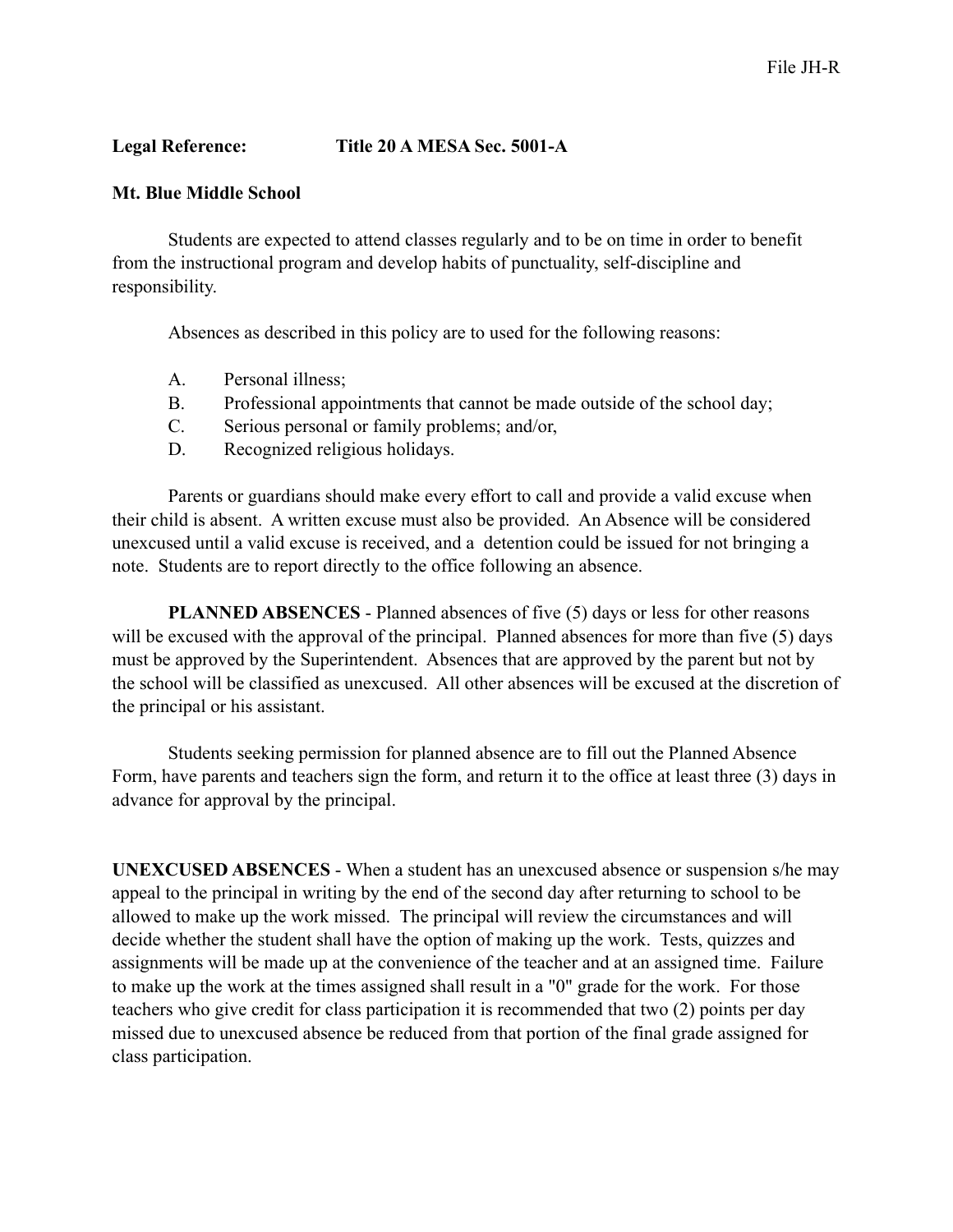**ARRIVAL** - Prior to 7:35 a.m. students should report to designated areas. Walking students are requested not to arrive at school until 7:45 a.m., at which time they are requested to go directly to their homerooms.

**TARDY** - Tardiness is defined as an unexcused appearance of a student beyond the scheduled time that school or class begins.

When a student is late for school he or she is to report directly to the school and sign in. Three (3) incidents of tardiness to school without acceptable excuses will result in disciplinary action.

Tardiness to class and homeroom will be handled in a similar manner by the classroom teacher.

Students and parents are requested to make every effort to schedule appointments outside of school hours.

**EARLY DISMISSAL** - Once a student is on the school grounds he or she cannot leave without permission from the principal or the assistant principal. Failure to follow this procedure will result in an unexcused absence and possible disciplinary action.

To be excused for appointments, the student should bring a note from the parents to the office before 7:55 a.m.. The student will be given an early dismissal slip which should be submitted to the teacher from whose class he or she will be leaving.

If a student is ill, he or she should report to the principal or assistant principal.

A student who misses any part of the school day due to illness will not be allowed to participate in any extra-curricular activity that day except on an appeal granted by the principal. Any student who is tardy may not participate on that day unless the tardiness is excused by the principal. The above participation applies to all regularly scheduled activities, curricular and extra-curricular.

**WITHDRAWAL FROM SCHOOL** - Students who are moving and plan to transfer to another school should meet with the principal in order to obtain an outline of the proper withdrawal/transfer procedures.

### **Elementary Schools**

Students are expected to attend school regularly and to be on time in order to benefit from the instructional program and to develop habits of punctuality, self-discipline and responsibility. Absences as described in this policy are to be used for the following purposes: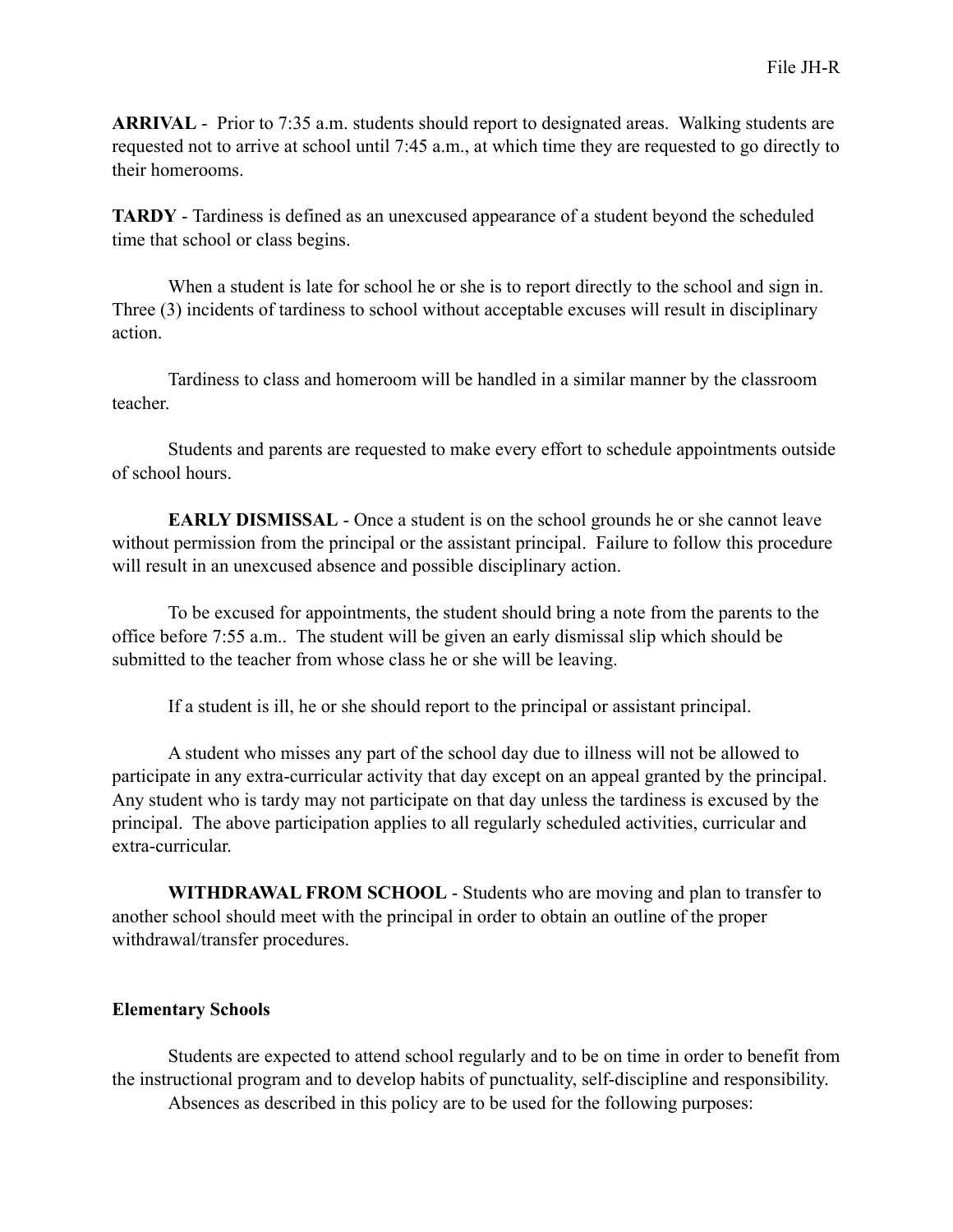- a. Personal illness
- b. Professional appointments that cannot be made outside the regular school day
- c. Serious personal or family problems
- d. Recognized religious holidays

Planned absences for other reasons can be excused with approval of the principal. In general, the school discourages extended absences for vacation trips and the like because of the possible negative effect on the child=s academic program. Requests for approval of a planned absence for vacation trips, etc., must be made in writing five days before the absence. Absences that are approved by the parent but not the school will be classified as unexcused. All other absences will be excused at the discretion of the principal.

A review of the student=s attendance will take place if a student reaches seven (7) absences in a semester. If a student=s absences become excessive, a conference with the parent will be called.

#### **Unexcused Absence:**

An absence will be considered unexcused until a valid excuse is received. In the case of an unexcused absence the parents will be notified of each offense. The third unexcused absence may require a parental conference with the principal and/or the superintendent. A fourth may require a conference with the Board of Directors, and a fifth unexcused absence may result in a charge of habitual truancy against the parent and/or the child. **Tardiness:**

Tardiness is defined as being late for school. It is the responsibility of the parents to see that a child is on time each day. Repeated tardiness may result in a meeting with the Superintendent and/or an appearance before the Board of Directors. The parents should send a note to school for each instance of tardiness.

#### **Early Personal Dismissal:**

All dismissals must be cleared through the office before a student leaves school.

### **Absence/Tardiness Notes:**

These notes serve two purposes. First, they fulfill the requirements of this policy concerning valid/excused absences. Second, they are a double check for you and the school that your child is where he/she is supposed to be when he/she is supposed to be there.

Absence notes must include the specific reason a child missed school, the dates of absence, and the parent's signature. A tardiness note should contain similar information.

**Adopted: August 8, 1989 Revised: February 21, 1995**